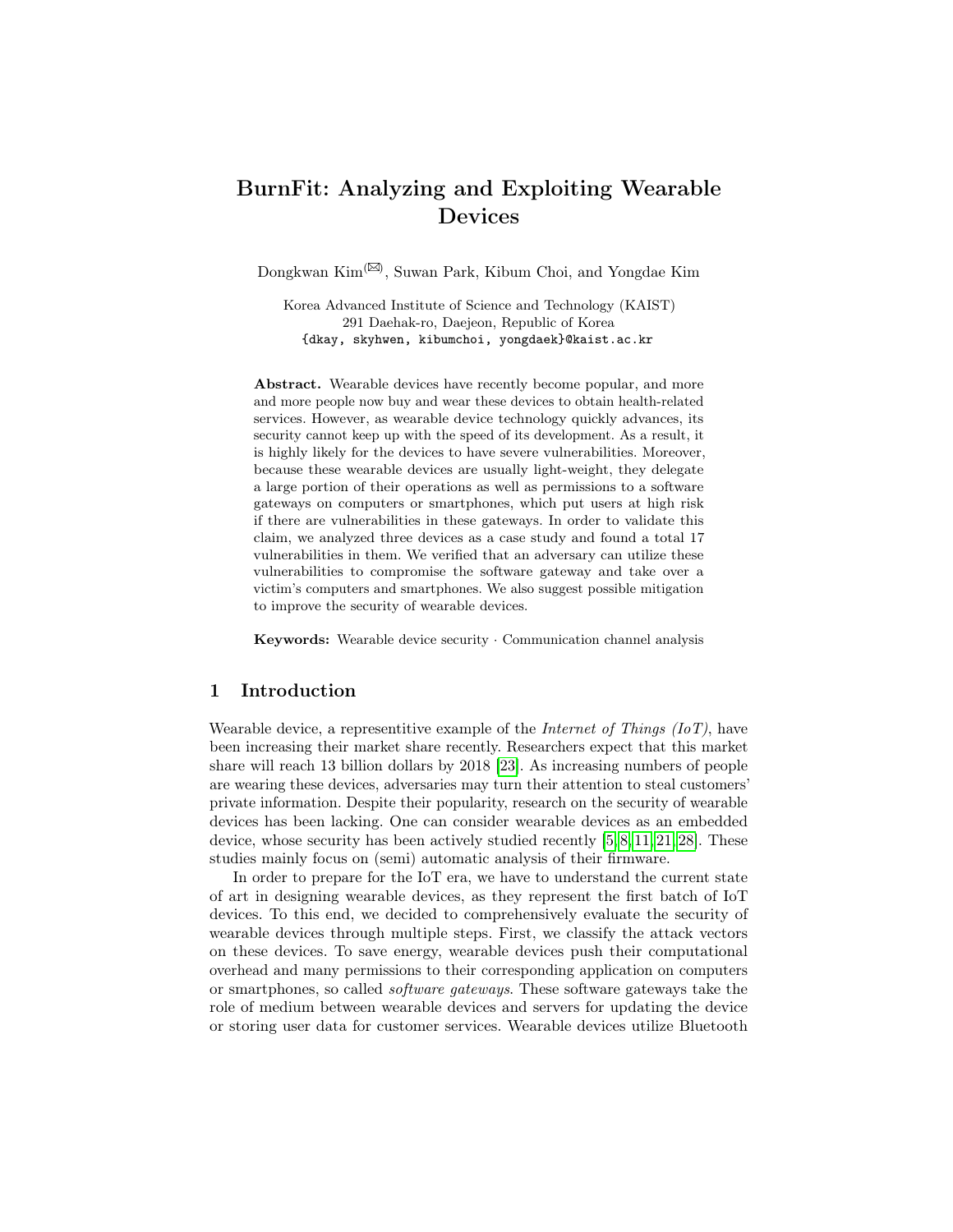Low Energy (BLE) to communicate with the software gateways, and software gateways connect to the servers as usual.

We chose three popular wearable devices from a top 10 list [\[22\]](#page-11-5), and analyzed and classified attack vectors for their update, data, and BLE channels as well as those for the device itself. From this analysis, we discovered a total of 17 vulnerabilities in the devices and showed that a user's private information can be exposed in plaintext. We successfully exploited them to take control of the software gateways as well. Finally, we present mitigations in the design stage to prevent wearable devices from being compromised.

To summarize, we make the following contributions in this study:

- We classified possible attack vectors related to the wearable devices that can be applied to most low-power IoT devices.
- We performed an analysis on our target devices and found 17 vulnerabilities. An adversary can take the control of the software gateways as well.
- We discuss mitigations for wearable devices in their operational channels to securely protect a user's private.

The rest of this paper is organized as follows: [section 2](#page-1-0) outlines existing security research related to wearable devices and embedded systems. Section [3](#page-2-0) overviews wearable device system as a whole and introduces our threat model. In [section 4,](#page-4-0) we analyze the vulnerability of wearable devices and their exploitation is described in [section 5.](#page-8-0) We discuss the analysis result and mitigation of these vulnerabilities in [section 6,](#page-9-0) and we conclude the paper in [section 7.](#page-10-1)

# <span id="page-1-0"></span>2 Related Works

Attacks on Wearable Devices. When no wearable device was available on the market in the early 2000s, there were a few studies forecasting security and privacy issues of wearable devices [\[3,](#page-10-2) [7,](#page-10-3) [13\]](#page-11-6), but they were not really materialized until now. Recently, Ryan exposed vulnerabilities in the BLE interface, a dominant communication channel for wearable devices, and showed that sniffing is possible [\[19\]](#page-11-7). After that, Barcena at el. applied this research to actual wearable devices [\[6\]](#page-10-4). In particular, the authors proved that they can extract user information from the BLE interface between the target device and smartphone. In contrast to these previous studies, we perform a comprehensive study to classify possible attack vectors of the operational channels on wearable devices and analyze all.

Attacks on Embedded Devices. Security research on embedded devices is also relevant. Zaddach at el. introduced various ways to analyze the vulnerability of embedded devices [\[28\]](#page-11-4). In addition, Costin at el. performed a large-scale security analysis on embedded devices [\[10\]](#page-11-8). The authors improved their research and proposed an analysis platform for embedded devices called Avatar [\[27\]](#page-11-9). With this platform, firmware of embedded devices can be emulated and debugged along with the peripherals.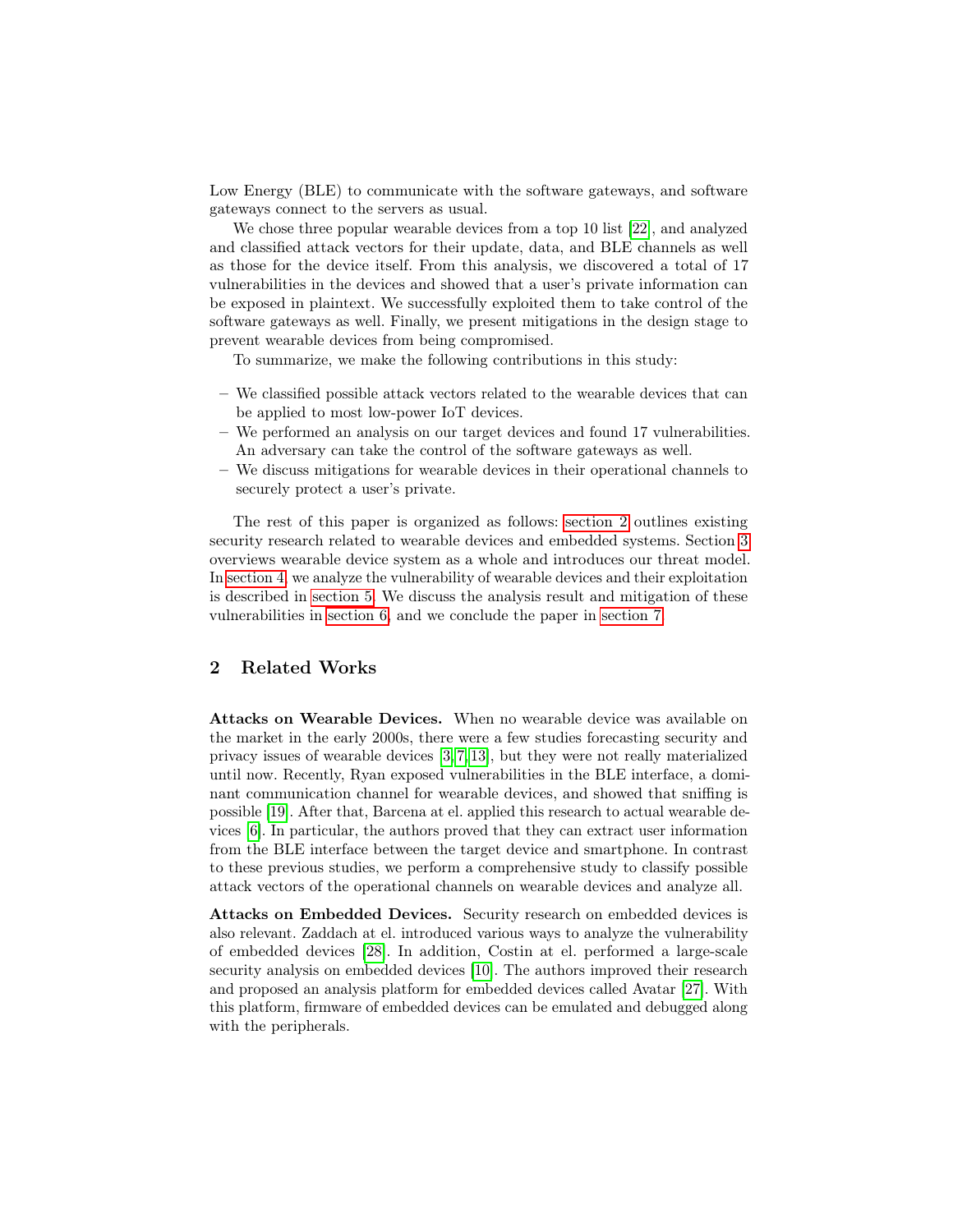In addition, there have been several other approaches to embedded devices. AEG [\[5\]](#page-10-0), Mayhem [\[8\]](#page-11-1), FIE [\[11\]](#page-11-2), and Firmalice [\[21\]](#page-11-3) are frameworks for detecting vulnerabilities in firmware utilizing symbolic execution and taint analysis. These analysis methods on embedded devices can also be applied to determine vulnerabilities in the wearable devices. However, in this study, we focus on operational channels rather than their firmware. Furthermore, these studies are limited to Intel or ARM platform.

## <span id="page-2-0"></span>3 Background

## 3.1 Wearable Device Overview

A wearable device is a device that users can wear in their daily lives. Because wearable devices are light-weight and use low energy, they offload their computational overhead to software gateways. Therefore, almost all wearable devices are connected to a computer or smartphone, and this connection is usually based on Bluetooth. In this case, computers and smartphones take the role of software gateways to bridge the wearable devices to update and database servers through the Internet. [Figure 1](#page-2-1) illustrates an overview of the operational procedure of wearable devices.



<span id="page-2-1"></span>Fig. 1. General operational procedure of wearable devices

## 3.2 Bluetooth Low Energy (BLE)

Bluetooth Smart, also called BLE, is a relatively new protocol proposed after Bluetooth 4.0. Over the years, the security of classic Bluetooth has been improved. But BLE is a different protocol from classic Bluetooth, and, therefore, its security has to be analyzed almost from scratch.

Because BLE is designed to reduce power consumption, the randomness of the frequency hopping sequence, which protects the classic Bluetooth signal from sniffing, is replaced with an insecure modular addition. Furthermore, in classic Bluetooth, the secure simple pairing (SSP) technique effectively protects it from Man-in-the-Middle (MitM) attacks. However, this feature was only introduced in Bluetooth 4.1, meaning that devices implementing the earlier versions of Bluetooth would be vulnerable. Instead of using SSP, BLE utilizes six-digit pin numbers as a Temporary Key (TK), but this can be brute-forced within a second.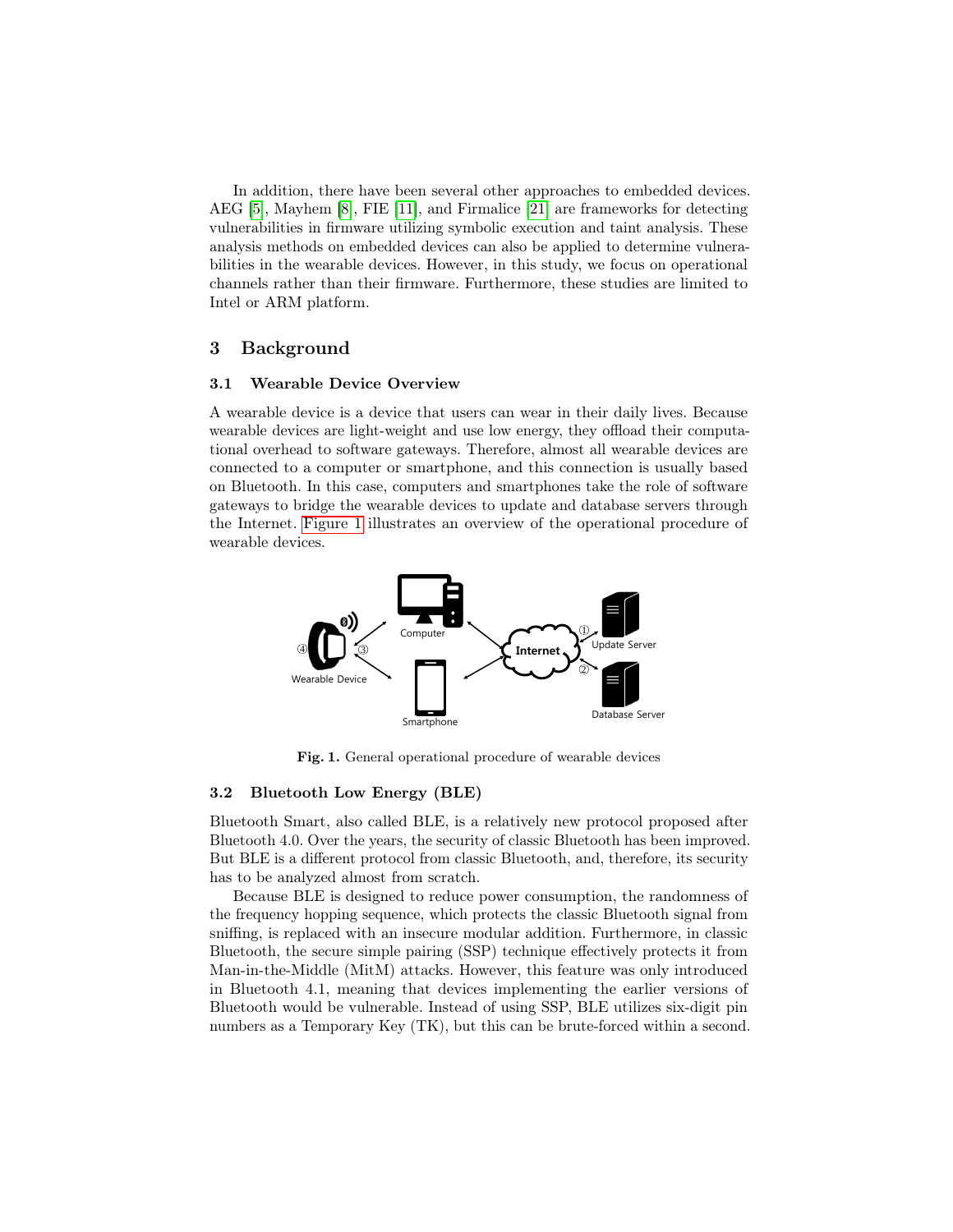Ryan identified the vulnerabilities of the BLE interface pairing procedure in [\[19\]](#page-11-7). However, because many devices use customized BLE stack, their communcation should be analyzed to determine the exact meaning of the payload data in each BLE packet.

## 3.3 Threat Model

Wearable devices offload their operation to software gateways (i.e., applications on computers and smartphones). This includes access to various information such as health information, SMS message, calendar, email, and call history. Therefore, if an adversary can compromise the software gateway, she can take over the whole information that the wearable device can access. Furthermore, as wearable devices use more communication channels than a computer, they are likely to have more vulnerabilities.

1 Gateway to Update Server. If there is a vulnerability in the update channel, this would be critical. An adversary can replace a benign update file to her own malicious one to compromise the software gateway as well as the wearable device. Usually this update channel is in a content management system managed by third party environment; hence, it could have vulnerabilities with respect to a link or URL access.

2 Gateway to Database Server. As many wearable devices operate with health applications, they collect health information and send it to the database server. Based on this collected data, companies provide health-related services to their customers. However, if this channel is vulnerable, private user information can be exposed to an adversary.

3 BLE connection. Wearable devices are usually connected to their software gateway through BLE. Because the BLE interface aims for low energy consumption, it is highly likely to have vulnerabilities in the pairing or communication procedure. Furthermore, the data encapsulated in the BLE signals may not be encrypted. In addition, if the channel is not authenticated, an adversary can directly send a request to the device and extract private user information.

4 Device Analysis If there are vulnerabilities on the device itself, an adversary can exploit them to compromise the device itself. In this case, the adversary can control the device arbitrarily: sending multiple alarms or vibration to wake up the victim at night. Additionally, the adversary could extract a user's health information through the BLE interface.

We assume an adversary may have her own device for the analysis, but she does not have a physical access to the victim's device. In addition, we assume an adversary has access to the same or upper layer of the network so that she can perform DNS spoofing to redirect packets to her server. In addition, the adversary could be located close to the target so that she can send and receive BLE packets from the device.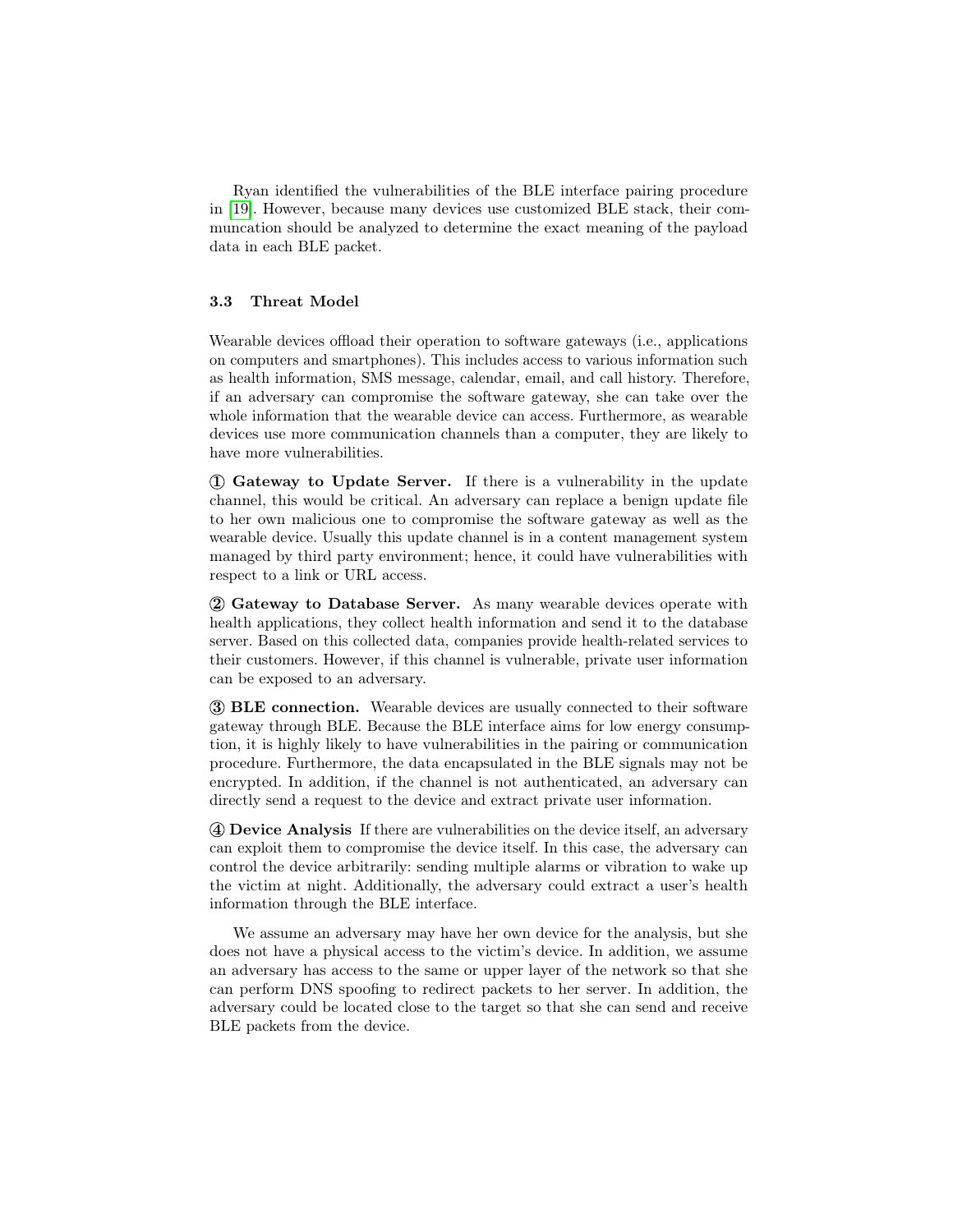# <span id="page-4-0"></span>4 Vulnerability Analysis of Wearable Devices

#### 4.1 Methodology

We targeted three devices: A-fit, B-fit, and C-fit, all of which are fitness trackers that are on the list of the most popular wearable devices [\[22\]](#page-11-5). As we mentioned in [section 3,](#page-2-0) the software gateways bridging the wearable devices to the servers through the Internet may have many vulnerabilities.

We analyzed the devices as well as the operational channels: update, data, BLE. To analyze the update channel, we disassembled the software gateways using IDA Pro [\[14\]](#page-11-10), and checked whether an adversary could substitute updates and device firmware with malicious ones. For the application analysis on Android smartphones, we utilized decompiling tools such as ApkTool [\[24\]](#page-11-11), Smali/Baksmali [\[15\]](#page-11-12), and dex2jar [\[18\]](#page-11-13). For the data channel, we analyzed the security of the health information by determining whether it is exposed as plaintext. For the analysis of BLE channel, it was determined whether sniffing or spoofing over-the-air data was possible. We sniffed BLE packets with Ubertooth [\[17\]](#page-11-14), and analyzed them with Wireshark [\[9\]](#page-11-15). For device analysis, we searched for hardware debug points that could be utilized to extract firmware or other device information directly. From this analysis, we discovered total 17 vulnerabilities among three devices, as listed in [Table 1.](#page-4-1)

<span id="page-4-1"></span>

| Channel         | Attacks                    |   | $A$ -fit $B$ -fit $C$ -fit |   |
|-----------------|----------------------------|---|----------------------------|---|
| Update channel  | No obfuscation on app.     |   |                            |   |
|                 | DNS spoofing               |   |                            |   |
|                 | App substitution           |   | x                          |   |
|                 | Firmware substitution      | x | x                          |   |
| Data channel    | Plaintext data transfer    |   | x                          | x |
| BLE channel     | Sniffing                   |   |                            |   |
|                 | Plaintext data transfer    |   |                            |   |
| Device analysis | No obfuscation on firmware | x | ×                          |   |
|                 | Hidden function            | x | x                          |   |
|                 | Hidden protocol            | x | x                          |   |
|                 | Hardware debug point       |   |                            |   |

**Table 1.** Vulnerabilities found on A-fit, B-fit, and C-fit. ( $\triangle$  means there was only partial obfuscation.)

#### <span id="page-4-2"></span>4.2 Update Channel Analysis

We performed both traffic and application analysis by respectively monitoring the network and disassembling the application to find vulnerabilities in the update channel. The A-fit has a couple of software gateways: applications on a smartphone and computer. The other devices only have a smartphone application.

A-fit. The A-fit can be connected to either a smartphone or computer using the provided Bluetooth connector. The smartphone loads its data using HTTPS,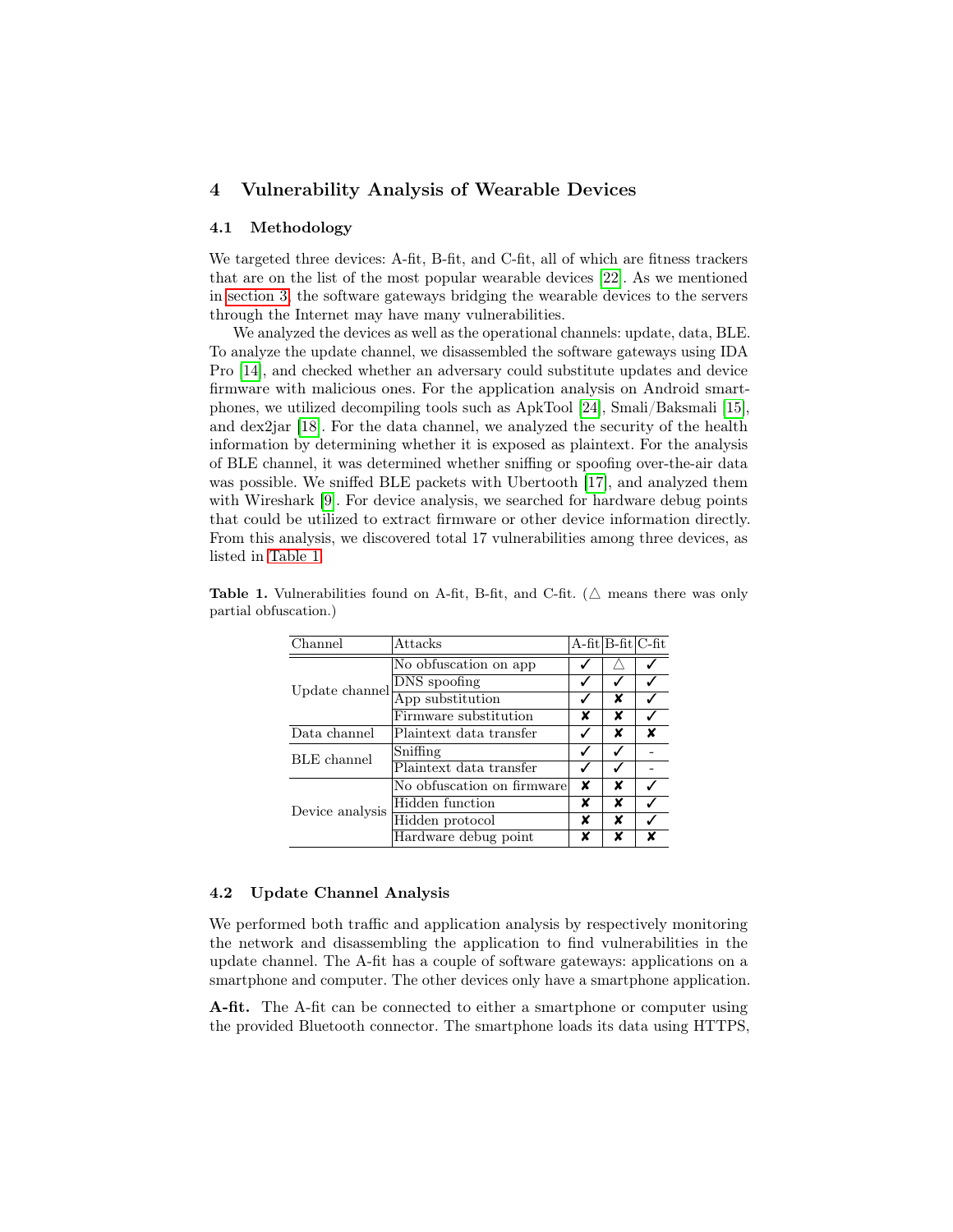and this application was heavily obfuscated. Therefore, we chose to analyze the application on the computer, which was not obfuscated. As a result, we could easily figure out the firmware update procedure.

When a user first connects the A-fit to a computer, the device determines whether there is an update for the application on the computer. In addition, the user can directly send an update request message to the server by clicking an update button on the side of the application screen. From this analysis, we discovered that there was a hardcoded URL for the update server. Additionally, the A-fit application utilizes HTTP, which has no protection mechanism, so users are exposed to sniffing or even spoofing.



<span id="page-5-0"></span>Fig. 2. XML file contents in A-fit update procedure. (Critical information was redacted to protect device.)

To update itself, the application first accesses to an XML file located at the update server of A-fit, as shown in [Figure 2.](#page-5-0) It then downloads an update file from the secondary server following the link written in the body of the XML file after checking its version. Because the A-fit application runs on Windows, this downloaded update file is an executable (.exe). After downloading it, the A-fit automatically executes the file to continue its update. From the analysis of the application we found that there is neither authentication of the downloaded file nor integrity check/verification of it. Therefore, if an adversary can perform DNS spoofing and make the A-fit application access her spoofed XML, it is possible to substitute a benign update file with a malicious one so that the application will execute it and compromise the victim's computer.

B-fit. In case of B-fit, there was only partial obfuscation on the application, and this obfuscation was not applied to the update routine. Therefore, we were able to analyze the application in a similar way to A-fit.

B-fit has similar vulnerability as A-fit; it first accesses to an XML file that contains the link of the update file. Even though it utilizes HTTPS to protect the connection from spoofing and verifies the certificate of the update server, there was no protection for the link of the update file in the XML file. The link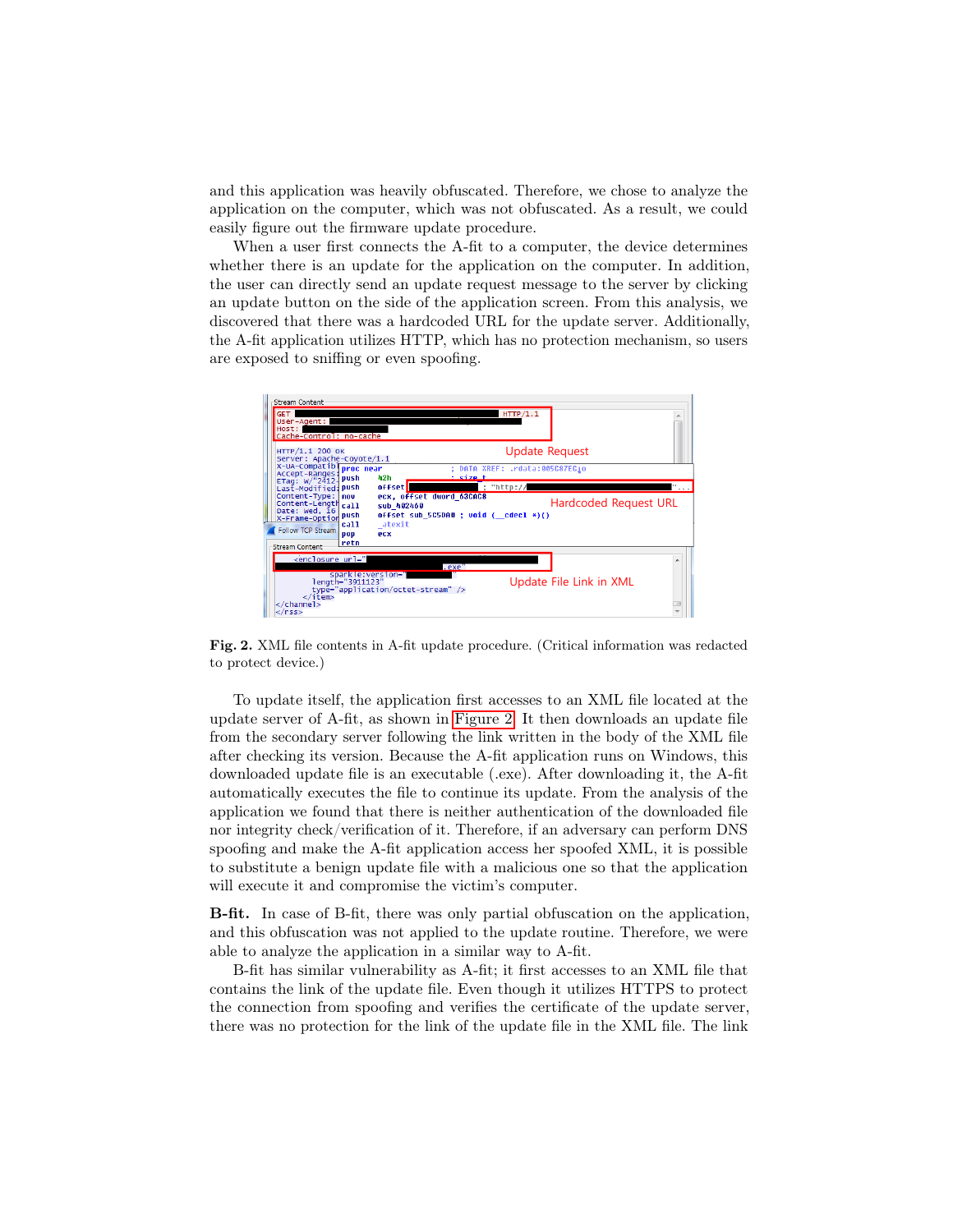was HTTP, which enables an adversary to perform a DNS spoofing attack to change the original update to a malicious one.

However, B-fit utilizes the update channel only for the firmware update. Because the application on the smartphone is updated from the app store, it was not able to modify the application. Furthermore, the update file was encrypted and decrypted on the B-fit device. Therefore, even though an adversary could perform DNS spoofing, she cannot create properly functioning firmware without the key.

C-fit. C-fit was the most vulnerable device in our test. Similar to B-fit, it only supports a connection with an Android smartphone that has the BLE feature. When C-fit is first connected to a smartphone, the application on the smartphone checks the firmware version as well as the application version in a similar way to A-fit. It accesses an XML file from the update server, follows the URL within it, and downloads an update file. We found that the application contains the new version of firmware in its assets folder. The application was not obfuscated, and there was neither integrity check nor authentication of the application and firmware, just as for A-fit. Therefore, an adversary could perform DNS spoofing and manipulate the application as well as the C-fit firmware.

#### 4.3 Data Channel Analysis

We analyzed the security of the data channels by investigating the capability of sniffing. When A-fit transfers a user's data to the database server, it utilizes HTTP which is vulnerable to sniffing. As shown in [Figure 3,](#page-6-0) the application transfer the victim's private information in plaintext, which is only encoded in



<span id="page-6-0"></span>Fig. 3. Plaintext health information of a user. (The box shows user's private information and critical information of device was redacted.)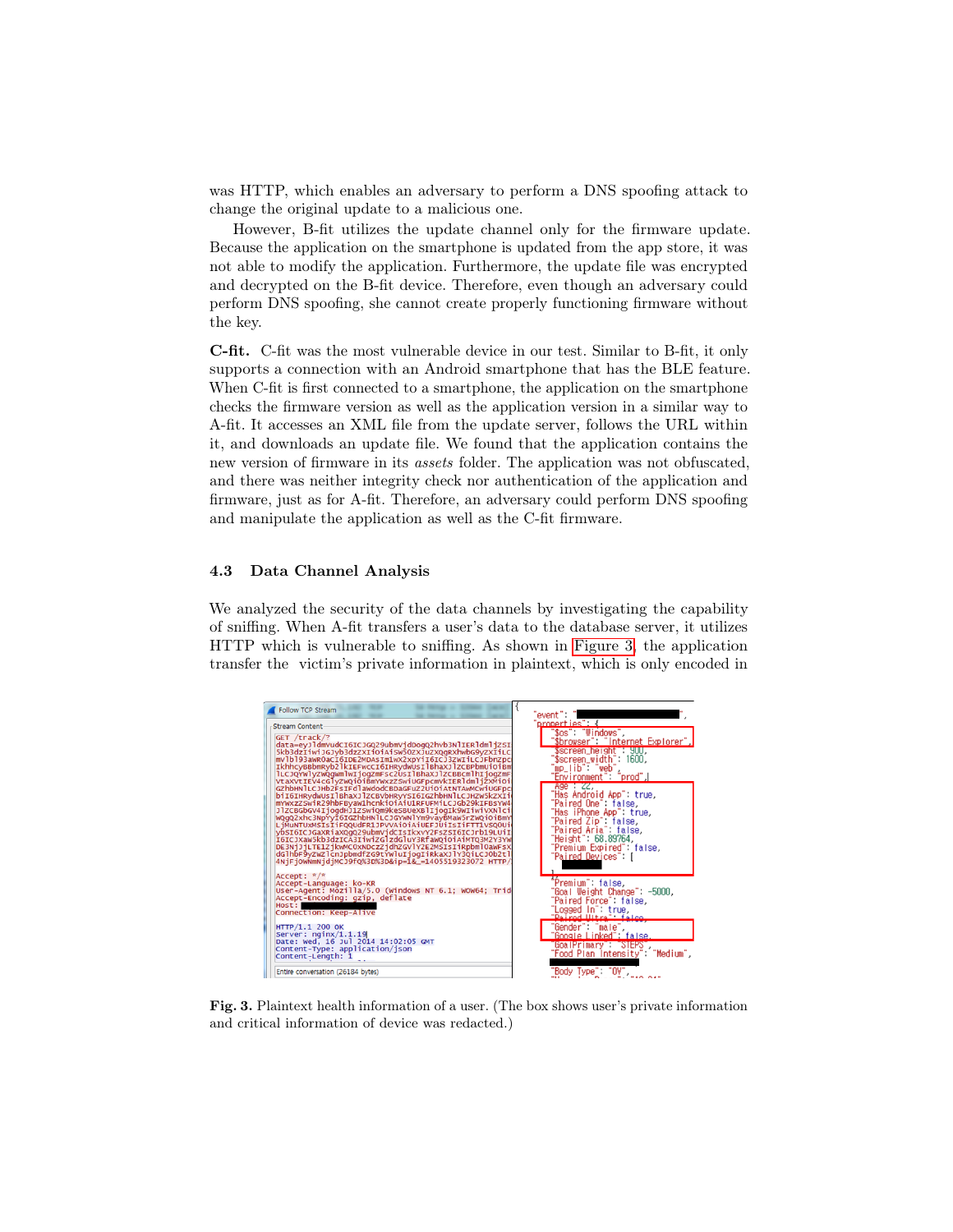Base64. This private information includes the version of the victim's operating system, health information, and device model.

By monitoring the network, an adversary can easily collect the private information of the users. Based on this collected data, the adversary could perform targeted attack in the real world. For example, an adversary could determine whether the target is sleeping or not before breaking into a house, or could recognize whether the target is sick. We also found that not only health information, but also the user's account information (i.e., ID and password) was exposed in plaintext. Therefore, from this analysis, we determined that the A-fit was vulnerable to sniffing because it utilized HTTP. However, in case of B-fit and C-fit, they encrypted their data using HTTPS with certificate verification, which made it difficult to extract information.

#### 4.4 BLE Channel Analysis

As all these devices are known to use BLE, we analyzed the BLE channel to check if an adversary could access a user's health information. First, we needed to determine which version of Bluetooth was utilized. This information can be found in the BLE advertisement packets; there is a Flags field that indicates the configuration of BLE discoverable mode as well as the rates for data transferring.

As A-fit and B-fit only utilize BLE for communication, we were able to sniff the communication process via a pairing step. Moreover, these two devices did not have any option for BLE encryption. Because most BLE devices communicate using their own protocol implementation to increase energy efficiency, we could not understand the captured wireless packets. However, we analyzed the Android applications and figured out the data structure of the BLE packets. If an adversary is within BLE range, she can read the health information of the devices and even send fake data to the software gateways.

The C-fit supports classic Bluetooth. During our repeated experiments, we could not find any connection request in BLE protocol. This is because C-fit utilizes classic Bluetooth to send its actual data, and BLE is only used for the device ID advertisement to reduce power consumption.

#### 4.5 Device Analysis

We also analyzed the devices to explore possible hidden functions. In the case of C-fit, the firmware consists of a file system, main executable binary, and binary for group of library functions. The firmware was not encrypted, so we could analyze it to find hidden functions and protocols.

The C-fit has an engineering mode to provide debugging at the service center. By analyzing the firmware, we could find all of the hidden functions, as listed in [Table 2.](#page-8-1) Some hidden functions were published in [\[2\]](#page-10-5), but this study did not report the full list.

In addition, we found that C-fit has a modem feature that accepts AT commands similarly to a smartphone if it is connected to a computer with a micro USB interface. The C-fit supports multiple AT commands to configure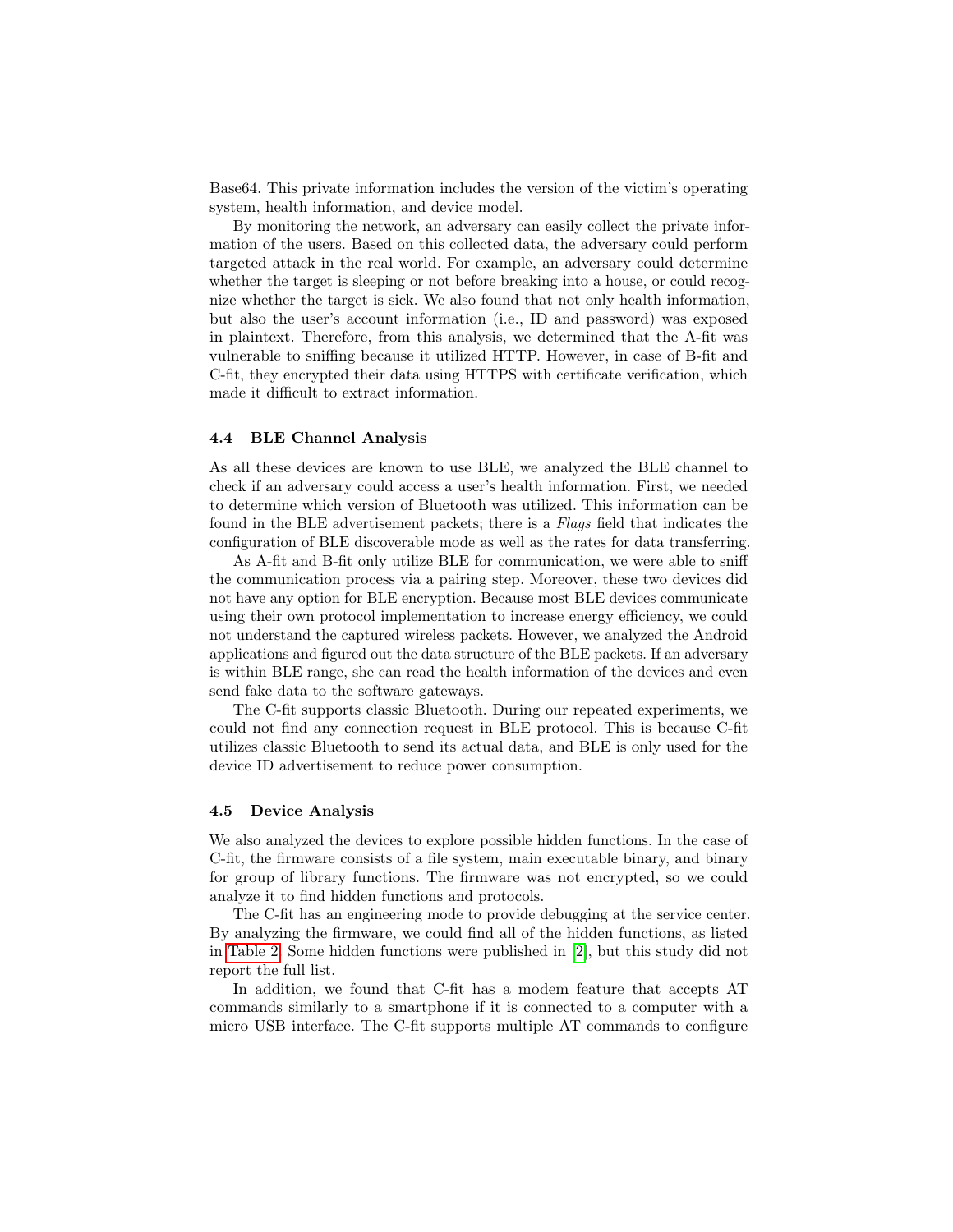Table 2. Codes for hidden functions in the C-fit engineering mode (bold codes were published in [\[2\]](#page-10-5))

<span id="page-8-1"></span>

| Codes for Hidden Menu |                    |                                      |           |                            |          |  |  |
|-----------------------|--------------------|--------------------------------------|-----------|----------------------------|----------|--|--|
| $*_{\#0^*}$           | $ *#737425 *#1111$ |                                      | $ *_#250$ | $*_{\#2222}$               | $ *#251$ |  |  |
| $*$ #1234             | $* \#350$          | *#12580*369 *#0228  *#232337  *#2663 |           |                            |          |  |  |
| $*#2664$              | $ *#7353$          | $ * \# 7284$                         |           | *#9900 *#22228378 *#232331 |          |  |  |
|                       |                    | $*#533881 *#533883 *#737425$         |           |                            |          |  |  |

or check device information. We discovered that there was a buffer overflow vulnerability in the AT commands. For example, if we entered an extremely long string as a parameter of the AT command, the C-fit displays the text 'Hardware Fault' on its screen and reboots itself. If an adversary can physically access the device, she can exploit this vulnerability to compromise the device. After it is compromised, she can then send fake health information to the smartphone through the Bluetooth interface and make multiple false alarms.

Furthermore, we searched for hardware debugging points that we could utilize to extract device information or firmware. Because we could not obtain the firmware of the A-fit and B-fit, we need to utilize these debugging points. We focused on exploiting the Universal Asynchronous Receiver/Transmitter (UART), Joint Test Action Group (JTAG), and Serial Wire Debug (SWD) interfaces [\[25,](#page-11-16)[26\]](#page-11-17), as many embedded devices generally contain these debugging features.

We utilized JTAGulator [\[16\]](#page-11-18) and J-link [\[20\]](#page-11-19) to determine if one of debugging interfaces exists. JTAGulator automatically generates signals to find debugging pins for UART and JTAG, but we could not find any such pins. In the case of SWD, we needed to input every single pin to find the debugging interface. However, as there were too many combinations of pins, we could not explore all pins. We also used a logic analyzer from Quant Asylum to directly analyze the signals from each pin, but the signal was too complicated to analyze. Therefore, we were not able to find one on the devices.

# <span id="page-8-0"></span>5 Exploiting Wearable Devices

We verified the exploitability of the update channel from the discovered vulnerabilities because this is the most critical part that can harm users. We prepared one phone as a victim, our own update server, and a laptop for DNS spoofing with [\[1\]](#page-10-6). As a result, the software gateways of the A-fit and C-fit were successfully compromised, but we were not able to take over the B-fit.

A-fit We first performed DNS spoofing to substitute the A-fit application with our own. As we mentioned in [subsection 4.2,](#page-4-2) the application checks for updates when a user clicks on a button. We placed a malicious XML file and executable file on our server, and redirected the update traffic to it. As a result, the application on the victim's computer downloaded our file and executed it, as shown in [Figure 4.](#page-9-1) As a proof-of-concept, we utilized the Windows calculator, but any application could be executed here.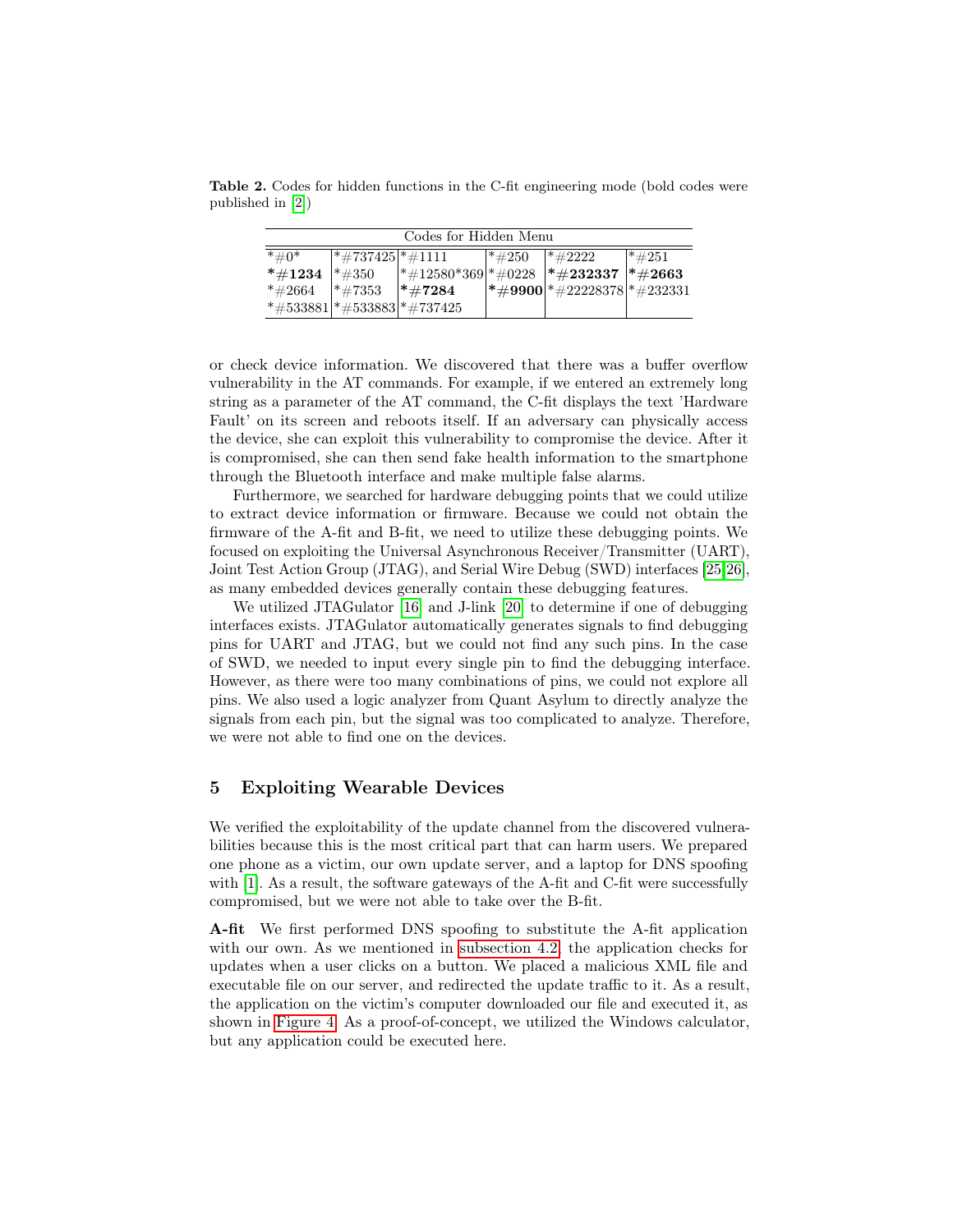

Fig. 4. Successful compromise of the victim's computer after DNS spoofing on the A-fit application. (Critical information of device was redacted. Note that words in the figure are Korean due to the OS language pack.)

<span id="page-9-1"></span>C-fit We also tried DNS spoofing the C-fit. In the case of C-fit, we were able to compromise both the Android application and the C-fit device firmware. We could install our malicious application successfully on the victim's phone. Furthermore, the installed application inherited the permissions from the original C-fit application, which includes many permissions such as accessing the phone book, extracting SMS messages, connecting to the Internet, and so on. Therefore, we could perform almost all behaviors on the victim's smartphone.

# <span id="page-9-0"></span>6 Discussion

# 6.1 Failure to debug hardware

Most hardware developers make debugging points to help them to remove bugs. However, these debugging points are eliminated before shipping or are located in a hidden space that only developers can recognize. Therefore, it takes a large amount of time and effort to find such points. In this experiment, we could not find any hardware debugging points among the three devices because the devices were too small and there were no public datasheets. However, even though we could not find hardware debugging interface in our target devices, we found 17 vulnerabilities from the operational channels that could enable an adversary to compromise the victim's computer and smartphone.

## 6.2 Improving the security of wearable devices

To protect wearable devices securely, the update, data, and BLE channels should be securely protected as well as the device. Currently, the update and data channels from the software gateway to the servers are easily spoofed because they do not use encryption. Even the BLE interface has no encryption, and hence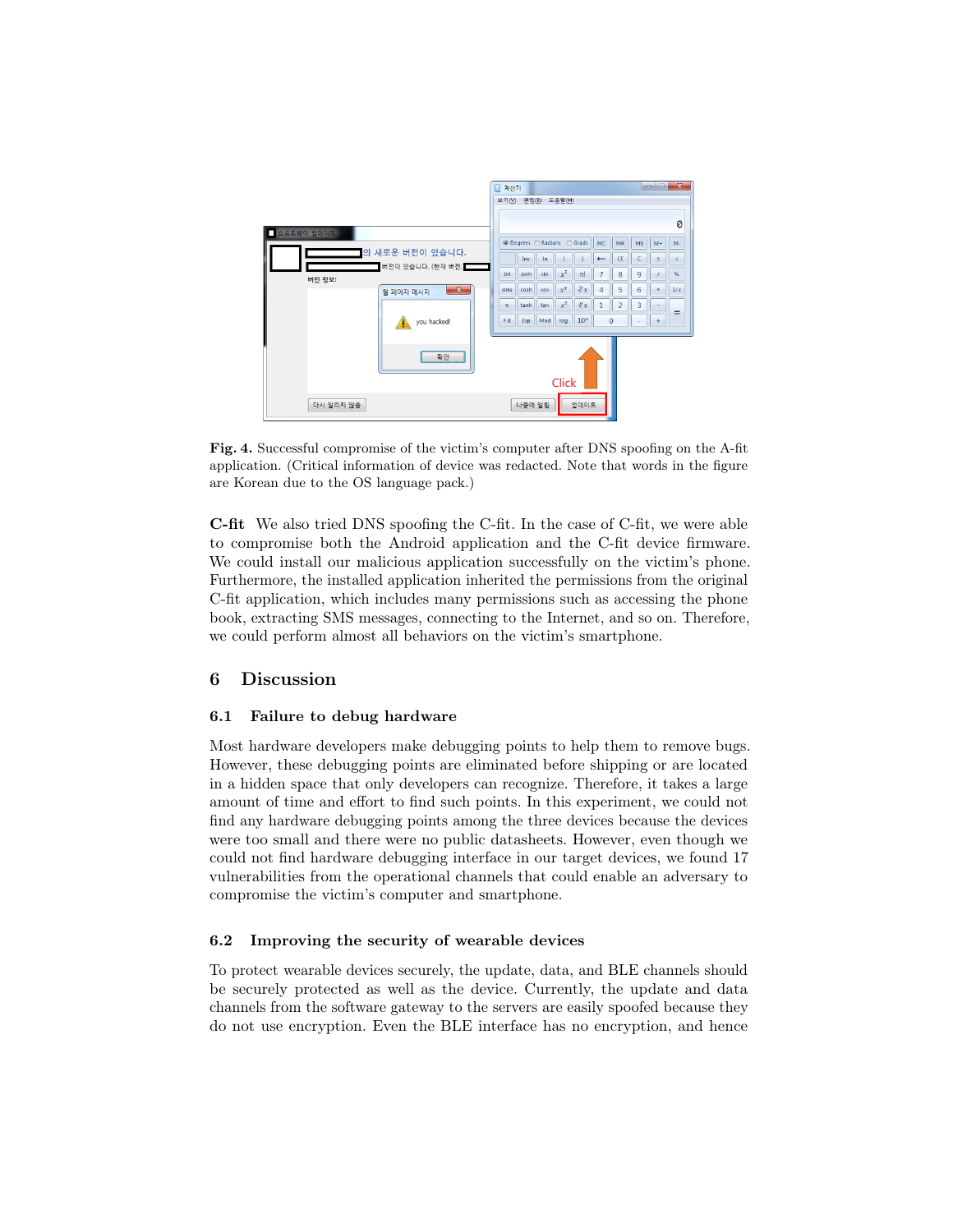an adversary could exploit these channels. Because these channels are necessary, as light-weight wearable devices cannot directly communicate with servers, the channels should operate using SSL or TLS with certificate verification. This can prevent an adversary from manipulating packets to inject malicious update files or to extract private information from the users. Furthermore, the software gateways as well as the devices should be protected; integrity checks should be performed to prevent and detect modification of the firmware or application as in [section 5.](#page-8-0) In addition, TrustZone and secure boot should be applied to prohibit an adversary from bypassing the integrity check [\[4,](#page-10-7) [12\]](#page-11-20).

# <span id="page-10-1"></span>7 Conclusion

As wearable devices are currently becoming popular, development should be accompanied by security research. Therefore, we classified possible attack vectors related to some wearable devices. We analyzed three devices and found a total 17 vulnerabilities among them. Utilizing these vulnerabilities, we verified the exploitability of the software gateways. We also discussed ways to protect these wearable devices.

However, these issues are not only a matter for wearable devices, as other IoT devices might have similar problems. As more and more IoT devices are developed and appear on the market, researchers should take their security into account and take steps to resolve their vulnerabilities at the design stage.

Acknowledgement. This research was supported by (1) Next-Generation Information Computing Development Program through the NRF (National Research Foundation of Korea) funded by the MSIP (Ministry of Science, ICT & Future Planning) (No. NRF-2014M3C4A7030648), Korea, and by (2) the MSIP, Korea, under the ITRC (Information Technology Research Center) support program (IITP-2015-R0992-15-1006) supervised by the IITP (Institute for Information  $\&$ communications Technology Promotion).

## References

- <span id="page-10-6"></span>1. Cain & Abel, <http://www.oxid.it/cain.html>, [Online; accessed 8-June-2015]
- <span id="page-10-5"></span>2. Redacted to protect the device
- <span id="page-10-2"></span>3. Al-Muhtadi, J., Mickunas, D., Campbell, R.: Wearable security services. In: Distributed Computing Systems Workshop, 2001 International Conference on. pp. 266–271. IEEE (2001)
- <span id="page-10-7"></span>4. Alves, T., Felton, D.: TrustZone: Integrated hardware and software security. ARM white paper 3(4), 18–24 (2004)
- <span id="page-10-0"></span>5. Avgerinos, T., Cha, S.K., Hao, B.L.T., Brumley, D.: AEG: Automatic Exploit Generation. In: NDSS. vol. 11, pp. 59–66 (2011)
- <span id="page-10-4"></span>6. Barcena, M.B., Wueest, C., Lau, H.: How safe is your quantified self. Symantech: Mountain View, CA, USA (2014)
- <span id="page-10-3"></span>7. Campbell, R., Al-Muhtadi, J., Naldurg, P., Sampemane, G., Mickunas, M.D.: Towards security and privacy for pervasive computing. In: Software Security—Theories and Systems, pp. 1–15. Springer (2003)